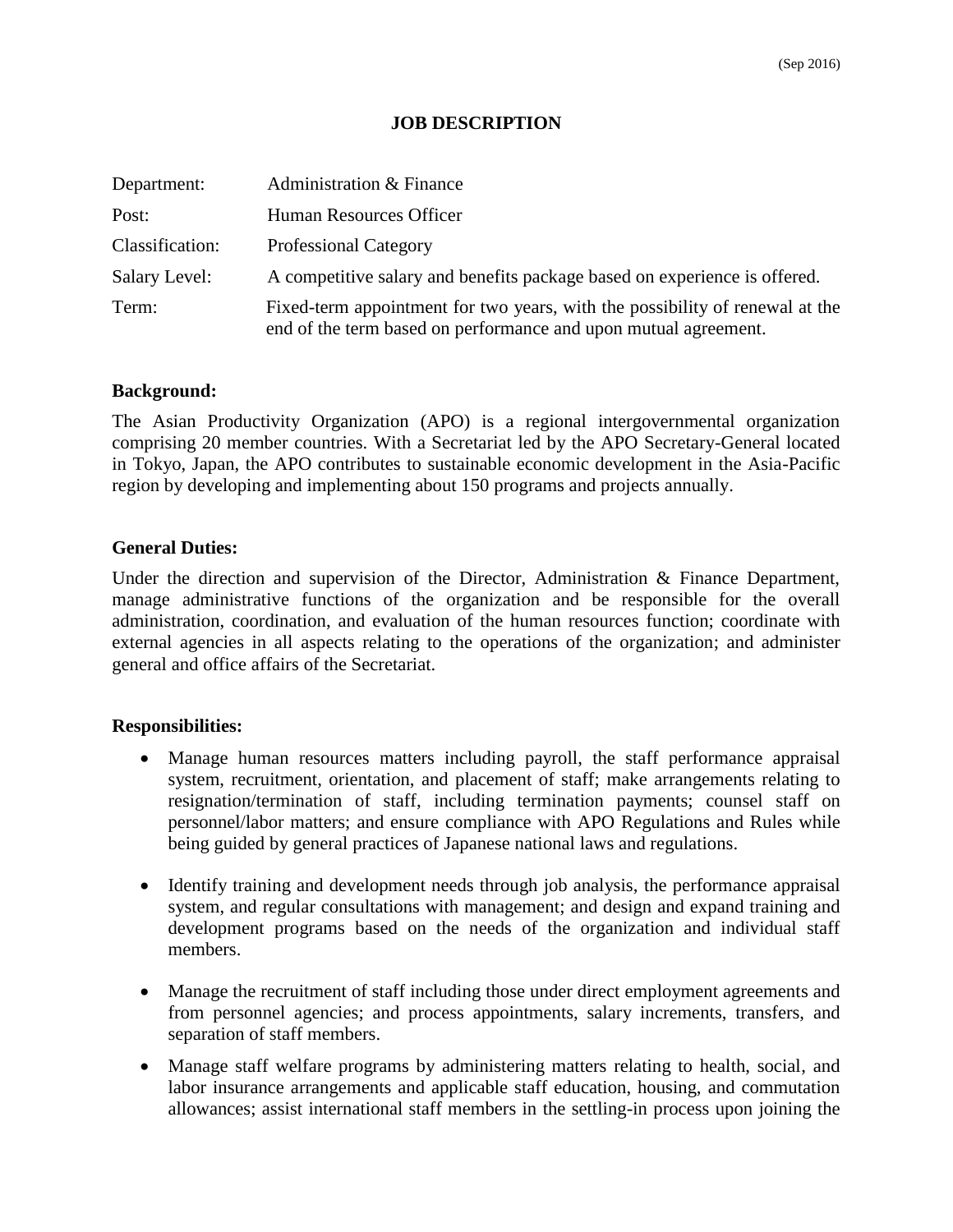Secretariat; and promote activities to support staff welfare.

- Oversee general affairs of the office including coordinating office lease/rental agreements; procurement of furniture, office equipment, and supplies; maintain records and inventory control; oversee safety and security matters; and make continuous improvements in the work environment of the office.
- Facilitate matters relating to visa applications for staff members, resource persons, and participants where applicable, including the issuance of notes verbale and other required documents; and coordinate with the relevant visa-issuing authorities in Japan as well as in member countries as required.
- Oversee legal, compliance, and contractual matters; and vet Japanese-language articles, media releases, letters, and other forms of official correspondence for the Secretariat.
- Manage and guide the staff of the general administration team, including planning and discussing individual work plans and evaluating performance.
- Ensure consistent application and compliance with the APO's Rules and Regulations including Staff Regulations and Rules, Project Regulations, Financial Regulations, and all other financial provisions relating to the implementation of APO projects as decided by the Governing Body as well as by the Secretary-General; and ensure that all updates and changes are incorporated accurately.
- Perform other duties that may be assigned by the departmental Director or Secretary-General.